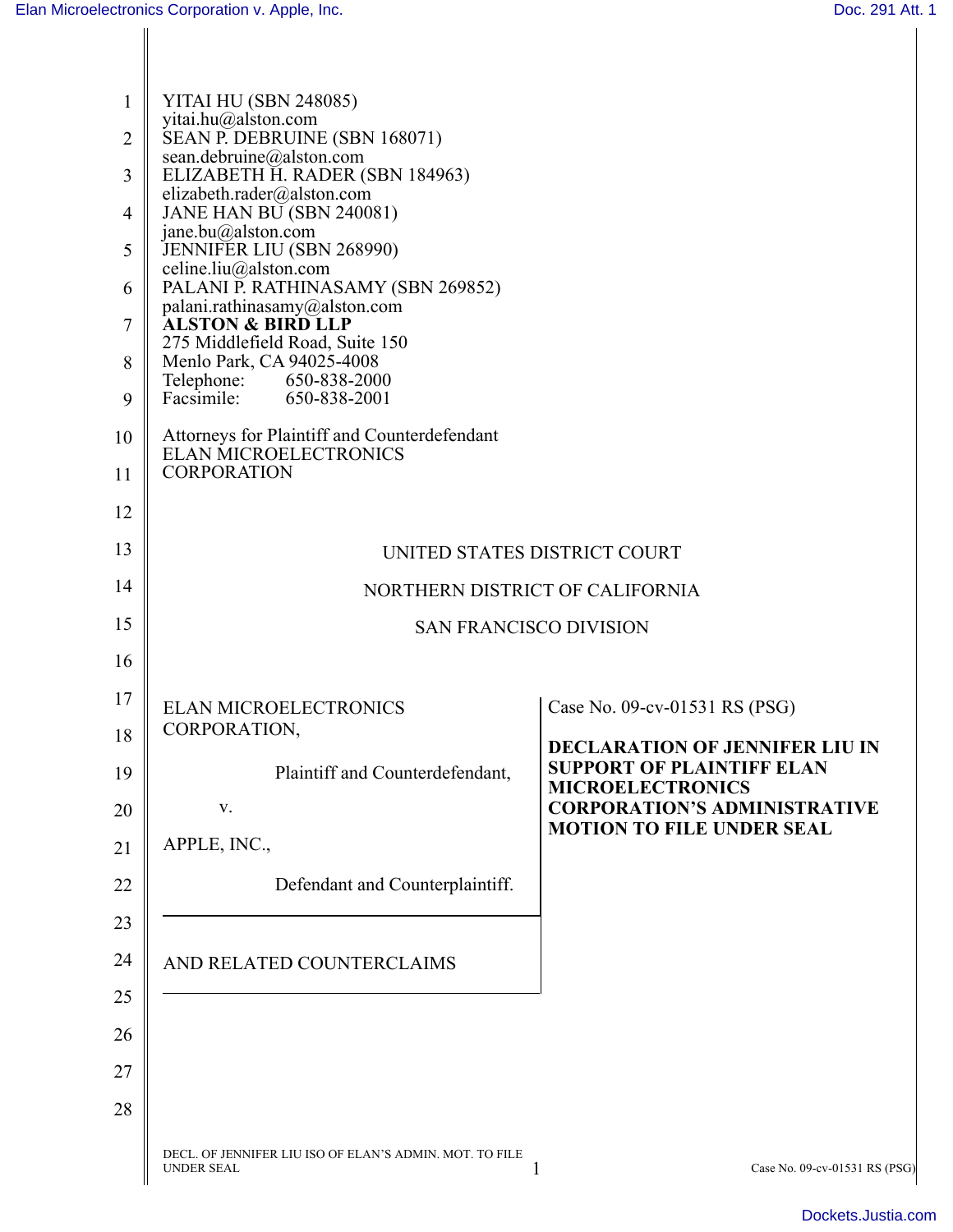1

I, Jennifer Liu, declare as follows:

2 3 4 1. I am an attorney with the law firm of Alston & Bird LLP, counsel to Plaintiff Elan Microelectronics Corporation ("Elan") in this action. I have personal knowledge of the following facts and, if called to testify, I could and would testify competently to the matters stated herein.

5

6

7

2. In accordance with Civil Local Rule 79-5, Elan seeks to file under seal portions of Elan's Reply to Apple, Inc.'s ("Apple's") Opposition to Elan's Motion for Partial Summary Judgment of Infringement of U.S. Patent 5,825,352 ("the 352 patent") and the Declaration of Robert Dezmelyk in Support of Elan's Reply.

8

9 10 11 12 13 14 15 3. Elan's Reply is partially redacted. The redacted portions disclose information quoted or derived from documents that Apple has marked as "Confidential – Attorney Eyes Only" or "Confidential – Attorneys' Eyes Only – Source Code" pursuant to the Amended Protective Order in this matter and confidential communications between Elan and Apple regarding Apple's infringement of the 352 patent. In accordance with Civil Local Rule 79-5, only minimum and necessary redactions regarding Apple's confidential information and confidential communications between Elan and Apple are made to protect sealable information.

16 17 18 19 20 21 4. The Declaration of Robert Dezmelyk in Support of Elan's Reply is partially redacted. The redacted portions disclose information derived from documents that Apple has marked as "Confidential − Attorney Eyes Only" or "Confidential – Attorneys' Eyes Only – Source Code" pursuant to the Amended Protective Order in this matter. In accordance with Civil Local Rule 79-5, only minimum and necessary redactions regarding Apple's confidential information are made to protect sealable information.

22

23 5. In accordance with Civil Local Rule 79-5, Elan seeks to file under seal Exhibits I-M to the Liu Declaration in Support of Elan's Reply.

24 25 26 27 28 6. Exhibit I to the Liu Declaration in Support of Elan's Reply is a document that Apple has marked as "Confidential − Attorney Eyes Only" pursuant to the Amended Protective Order in this matter. This document contains Apple confidential internal test data. This exhibit predominately consists of sealable information such that it may be appropriate to seal the entire document rather than requiring submission of a heavily redacted document that would not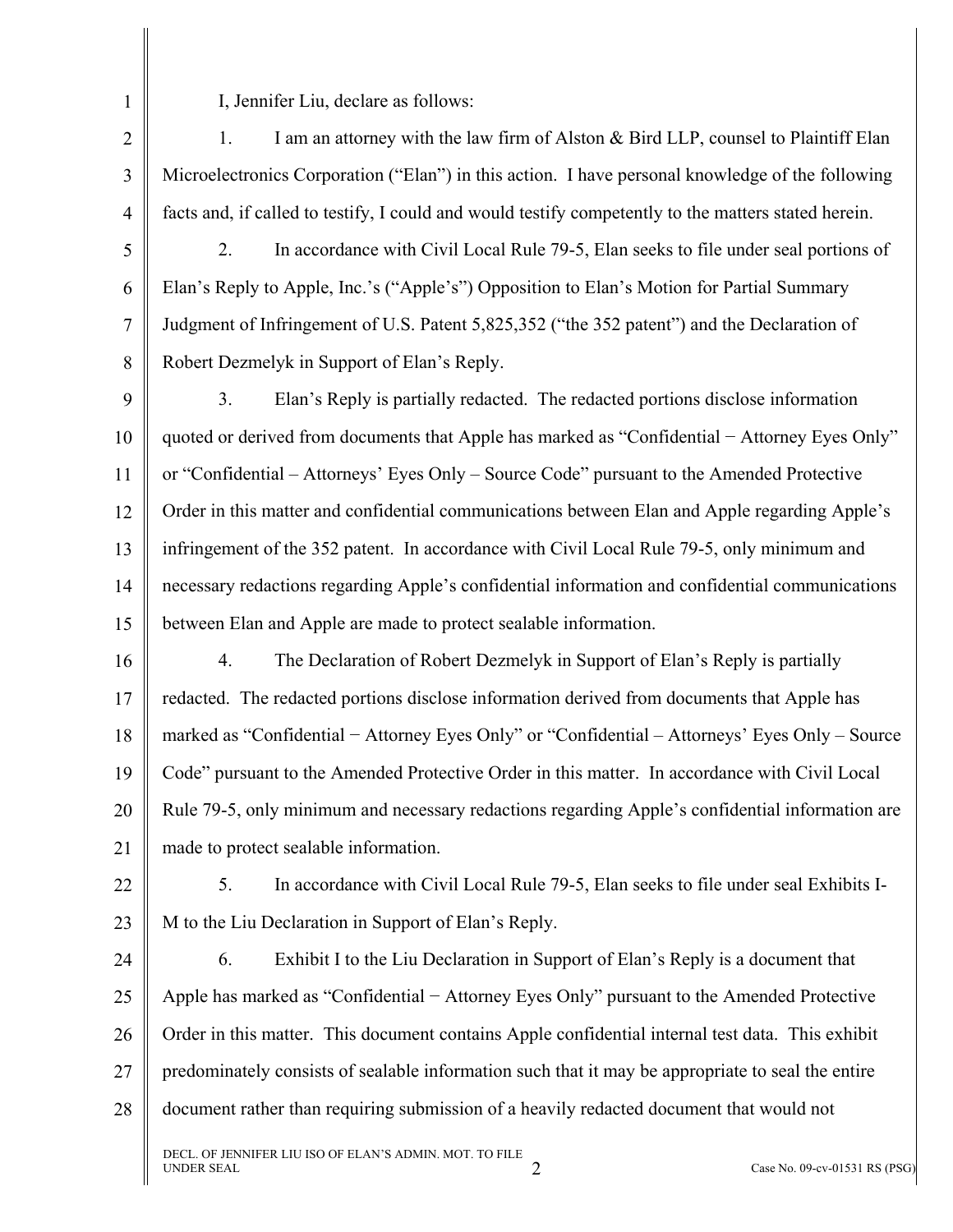1 2 substantially further the policy of providing public access to, and understanding of, court proceedings.

3 4 5 6 7 8 9 7. Exhibit J to the Liu Declaration in Support of Elan's Reply is a document that Apple has marked as "Confidential − Attorney Eyes Only" pursuant to the Amended Protective Order in this matter. This document contains a screenshot of Apple confidential internal test data. This exhibit predominately consists of sealable information such that it may be appropriate to seal the entire document rather than requiring submission of a heavily redacted document that would not substantially further the policy of providing public access to, and understanding of, court proceedings.

10 11 12 13 14 15 16 8. Exhibit K to the Liu Declaration in Support of Elan's Reply is a document that Apple has marked as "Confidential − Attorney Eyes Only" pursuant to the Amended Protective Order in this matter and consists predominantly of confidential communication between Elan and Apple regarding Apple's infringement of the 352 patent. This exhibit predominately consists of sealable information such that it may be appropriate to seal the entire document rather than requiring submission of a heavily redacted document that would not substantially further the policy of providing public access to, and understanding of, court proceedings.

17 18 19 20 21 22 23 9. Exhibit L to the Liu Declaration in Support of Elan's Reply is a document that Apple has marked as "Confidential − Attorney Eyes Only" pursuant to the Amended Protective Order in this matter and consists predominantly of confidential communication between Elan and Apple regarding Apple's infringement of the 352 patent. This exhibit predominately consists of sealable information such that it may be appropriate to seal the entire document rather than requiring submission of a heavily redacted document that would not substantially further the policy of providing public access to, and understanding of, court proceedings.

24 25 26 27 28 10. Exhibit M to the Liu Declaration in Support of Elan's Reply is a document that Apple has marked as "Confidential − Attorney Eyes Only" pursuant to the Amended Protective Order in this matter and consists predominantly of confidential communication between Elan and Apple regarding Apple's infringement of the 352 patent. This exhibit predominately consists of sealable information such that it may be appropriate to seal the entire document rather than